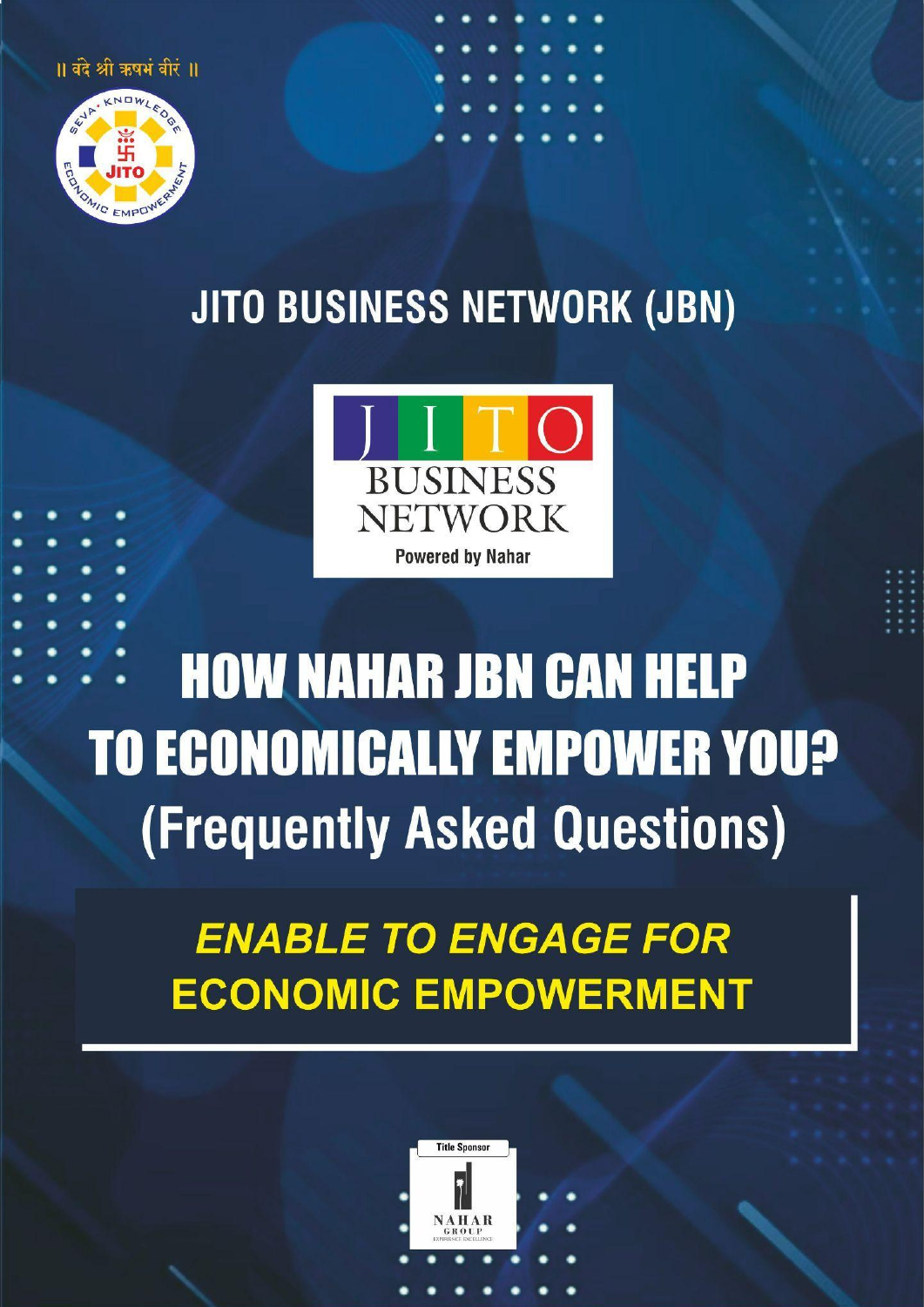## Nahar JBN FAQ

Index

## Table of Contents

 $\bullet$   $\bullet$   $\bullet$   $\bullet$ 

 $\bigcirc$ 

| 1   Page<br>Version 1.0_11.10.2021                                                                                                                      |                |
|---------------------------------------------------------------------------------------------------------------------------------------------------------|----------------|
| Has anyone shared their testimonial / success story of benefiting from JBN, where can I find them?                                                      |                |
| Are the activities of JBN available on social media platforms?                                                                                          |                |
| With whom can we connect for more information?                                                                                                          |                |
| I would like to connect with top Jain business houses for procurement & others opportunities, how can JBN<br>support that?                              | 6              |
| I would like to network with JITO members from my industry / industries of interest, please advise how to<br>become a member of such industry groups?   | 5              |
| I would like to register for mentorship (as a mentee / mentor), where can I do so?                                                                      | 5              |
| Is there any process followed for mentorship sessions?                                                                                                  | 5              |
| How does mentorship work?                                                                                                                               | 5              |
| What benefit will I have by becoming a mentor?                                                                                                          | 4              |
| How will the mentorship help me / business?                                                                                                             | 4              |
| I have space available (shop / commercial place / warehouse) and would like to start a business out of the<br>same. How can JBN be useful for me?       | 4              |
| I am looking to start a new business, how can JBN help me in it?                                                                                        | 4              |
| Are JBN activities happening outside India?                                                                                                             | 4              |
| Is JBN present internationally? Can JBN assist in building networks internationally?                                                                    | 4              |
| I would like to expand my business in multiple cities, can JBN help me?                                                                                 | 4              |
| I would like to join JBN WhatsApp Trade Groups, who to contact for the same?                                                                            | 4              |
| I am a JITO member (Patron / FCP / CP membership), and yet my account is not activated to use JBN Setu?                                                 | 3              |
| I have registered in JBN Setu but still I am not able to use it? Got a mgs stating Nahar JBN Setu Team will get<br>back but still no one has contacted? | 3              |
| What is JBN Setu? How does it work?                                                                                                                     | 3              |
| I have a requirement and would like to know if any JITO member can fulfil the same, how can JBN help me?                                                | 3              |
| how can JBN help me?<br>I would like to offer my product / service to all JITO members, how can JBN help me?                                            | 3<br>3         |
| I am a proprietor / freelancer and run a small-scale business. I would like to generate leads for my business,                                          |                |
| I am an individual / home-maker, how can JBN help me to earn a livelihood?                                                                              | 3              |
| What kind of activities / initiatives does JBN undertake?                                                                                               | $\overline{2}$ |
| What kind of benefit can I expect from JBN?                                                                                                             | $\overline{2}$ |
| How can I benefit from JBN without being a JITO member?                                                                                                 | $\overline{2}$ |
| Who is eligible to be a part of JBN?                                                                                                                    | $\overline{2}$ |
| What is JITO Business Network (JBN)?                                                                                                                    | $\overline{2}$ |

٠

٠

٠

٠

٠ ٠ ٠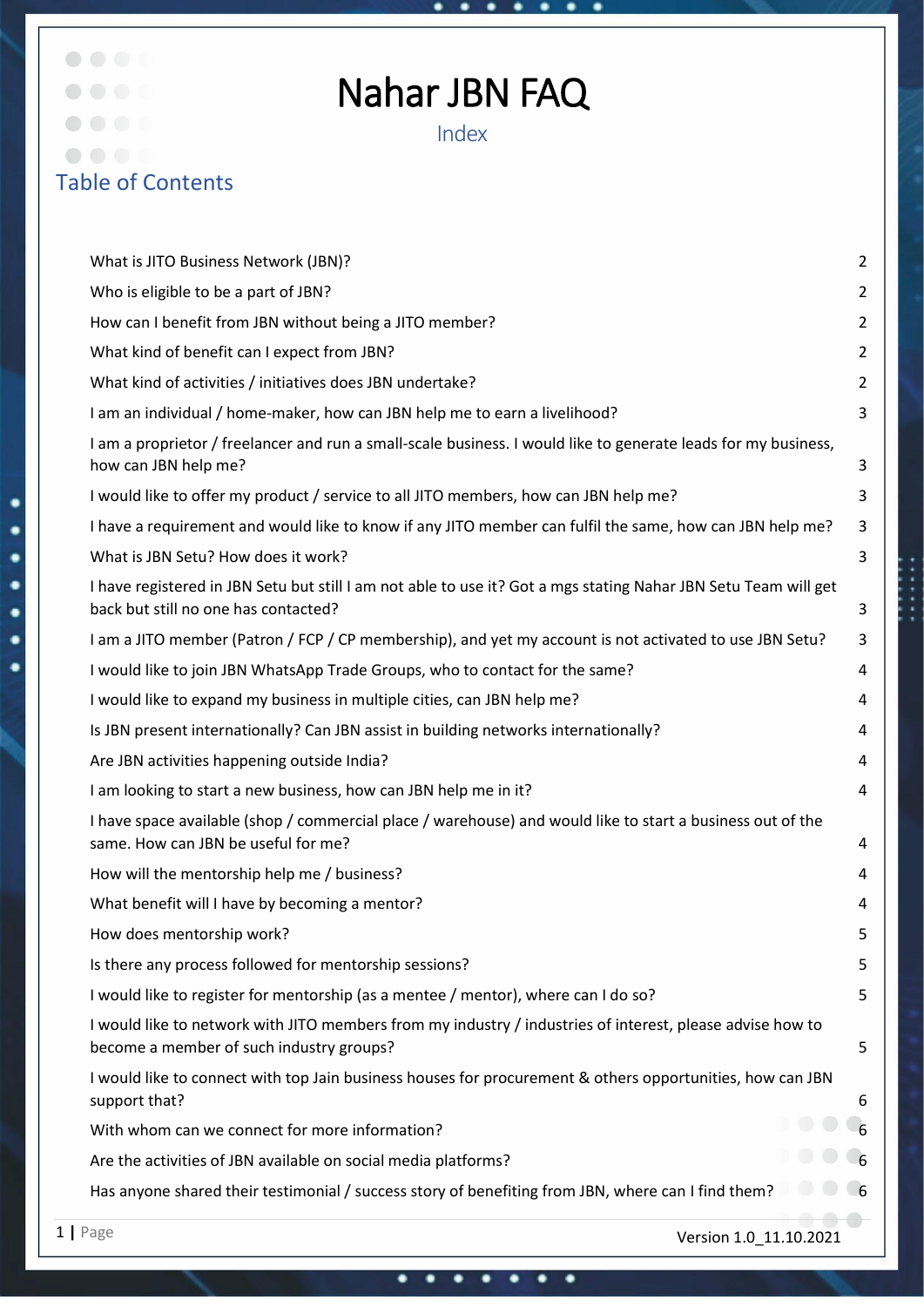#### What is JITO Business Network (JBN)?

JITO Business Network is a JITO project for fulfilling one of the key objectives of JITO i.e. "Economic Empowerment" of JITO members directly & indirectly of the Jain community. This is being enabled by creating a global business networking platform using multiple channels for business development in a trustworthy environment. It also acts as a catalyst to increase JITO membership by providing a clear and objective deliverable to all current and prospective members, increases networking & connect amidst JITO members by ensuring all members are continuously connected.

#### Who is eligible to be a part of JBN?

All JITO Members - Chief Patron, Patron, Youth & Ladies

#### How can I benefit from JBN without being a JITO member?

- $\triangleright$  You can connect with nearby / respective JITO chapters and register yourself in JBN Referral Group.
- $\triangleright$  There are events and activities organised by JITO for the community members, you can participate and benefit from the same; more information can be received by staying in contact with nearby / respective JITO chapters from time to time. (Link to search nearest chapter: [https://jito.org/chapters\)](https://jito.org/chapters)
- $\triangleright$  There are few initiatives targeted to benefit non-JITO community members like the Small Scale Business Opportunity initiative of JBN. Please visit initiative specific pages on our website for more details.

(Link[: https://jitojbn.org/our-projects/small-scale-business/\)](https://jitojbn.org/our-projects/small-scale-business/)

#### What kind of benefit can I expect from JBN?

JBN is an enabling networking platform for community members to connect with each other for business. You can expect to be easily connected with community members, share information about your requirements and offerings with community members. For example, by using JBN Setu, a person can post information about his buy / sell enquiry in the relevant industry group / chapter location.

#### What kind of activities / initiatives does JBN undertake?

Any activity / initiative which **"enable to engage" for economic empowerment** of the community are carried out under the banner of JBN; below mentioned are the key initiatives of JBN:

- $\triangleright$  Creating Business Opportunities
- $\triangleright$  Franchisee, Distributor and Dealer (FDD) Development program
- ▶ Industry Groups
- ⮚ JBN Setu

c

- $\triangleright$  Mentorship
- $\triangleright$  Referral Groups
- ⮚ Small Scale Business (SSB) Opportunities

2 **|** Page Version 1.0\_11.10.2021

. . . .

. . . .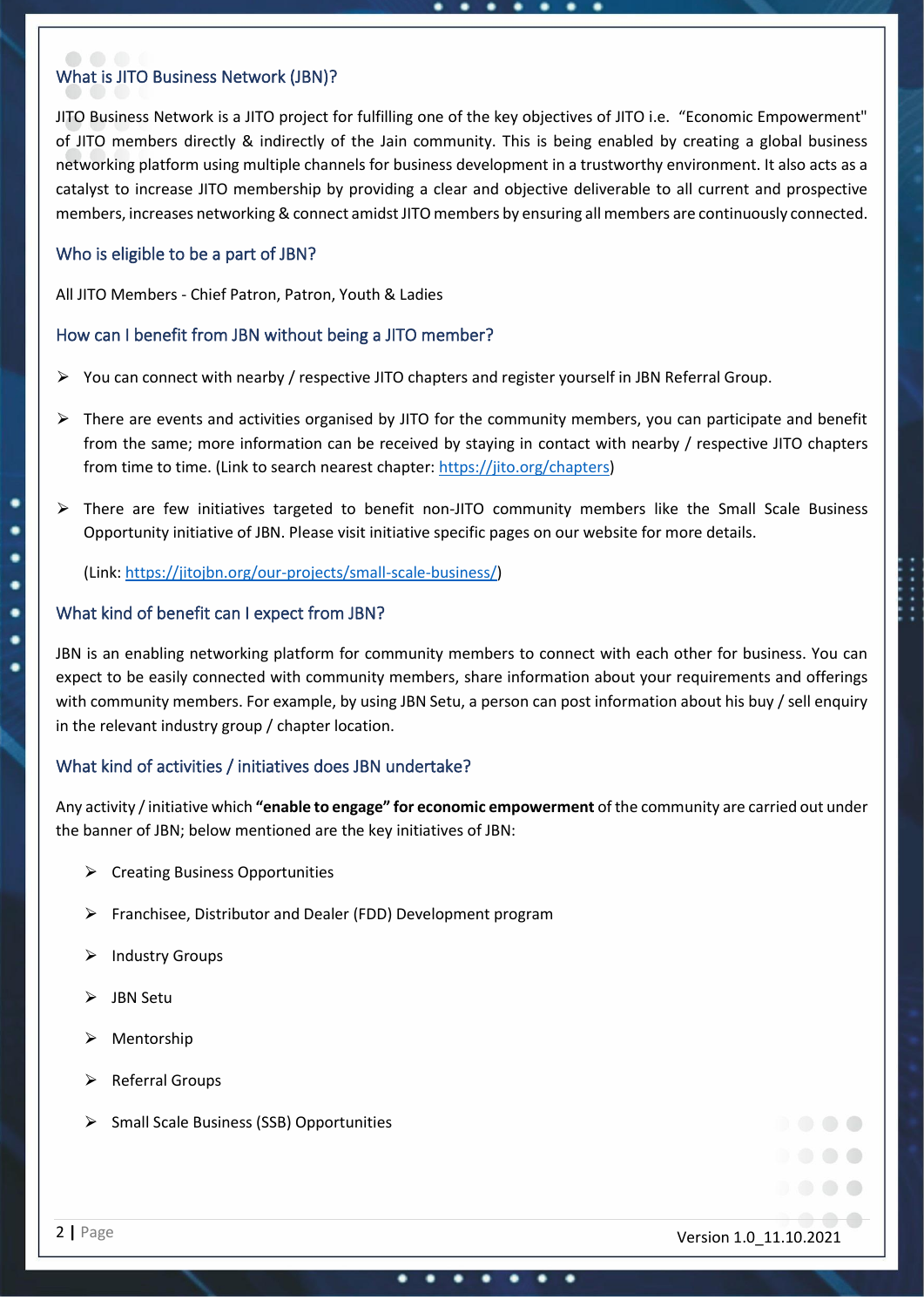#### I am an individual / home-maker, how can JBN help me to earn a livelihood?

As a part of our SSB Opportunities initiative, you can find a list of 101 business ideas for individuals along with the link containing details on the same. You can also find 100+ "Work from Home" Opportunity Givers to provide an opportunity to work from home and earn between 5 to 50K per month. Please visit our website for more details:

[\(https://jitojbn.org/our-projects/small-scale-business/\)](https://jitojbn.org/our-projects/small-scale-business/).

### I am a proprietor / freelancer and run a small-scale business. I would like to generate leads for my business, how can JBN help me?

You can benefit via two methods:

1) You can check our website for a list of opportunities giver in where you can find details of the opportunities for individuals to work as freelancers and work from home opportunities.

(Link[: https://jitojbn.org/our-projects/small-scale-business/\)](https://jitojbn.org/our-projects/small-scale-business/)

2) JBN creates a directory of talent pool under SSB opportunities initiative and circulates the same within JBN members. You can register yourself to be a part of the talent pool by visiting our website (Link: [https://jitojbn.org/our-projects/small-scale-business/\)](https://jitojbn.org/our-projects/small-scale-business/).

#### I would like to offer my product / service to all JITO members, how can JBN help me?

You can use JBN Setu, an automated business connector, to post your offer in relevant targeted WhatsApp groups consisting of JITO members.

#### I have a requirement and would like to know if any JITO member can fulfil the same, how can JBN help me?

You can use JBN Setu, an automated business connector, to post your requirements in relevant targeted WhatsApp groups consisting of JITO members.

#### What is JBN Setu? How does it work?

Automatic business connector enabled to create a bridge (Setu) connecting JITO members across the globe with mutually overlapping interests within a minute – with emphasis being on ease of use!

To use the JBN Setu, kindly send "Hi" mgs via WhatsApp to [+91 73 5222 7777](http://wa.me/917352227777) and follow the steps guided by the system. Please note that for the first-time users, the system will request to register before using.

### I have registered in JBN Setu but still I am not able to use it? Got a mgs stating Nahar JBN Setu Team will get back but still no one has contacted?

Currently access to JBN Setu is available for JITO members (Patron / CP / FCP) only. We are in process to include Youth Wing members, Ladies Wing members and International Wing members too, for more information kindly connect with the respective wing convener.

#### I am a JITO member (Patron / FCP / CP membership), and yet my account is not activated to use JBN Setu?

For verifying and activating the JBN Setu, the system relies on the member data available with the JITO Apex. Kindly use the contact details provided to the JITO Apex for registering. In case you are still facing challenge, kindly contact Mr. Pravin Gupta at +91 766 680 1345 or WhatsApp a[t wa.me/917666801345](http://wa.me/917666801345) or email us a[t jbn@jito.org](mailto:jbn@jito.org)

3 **|** Page Version 1.0\_11.10.2021

٠ ٠ ٠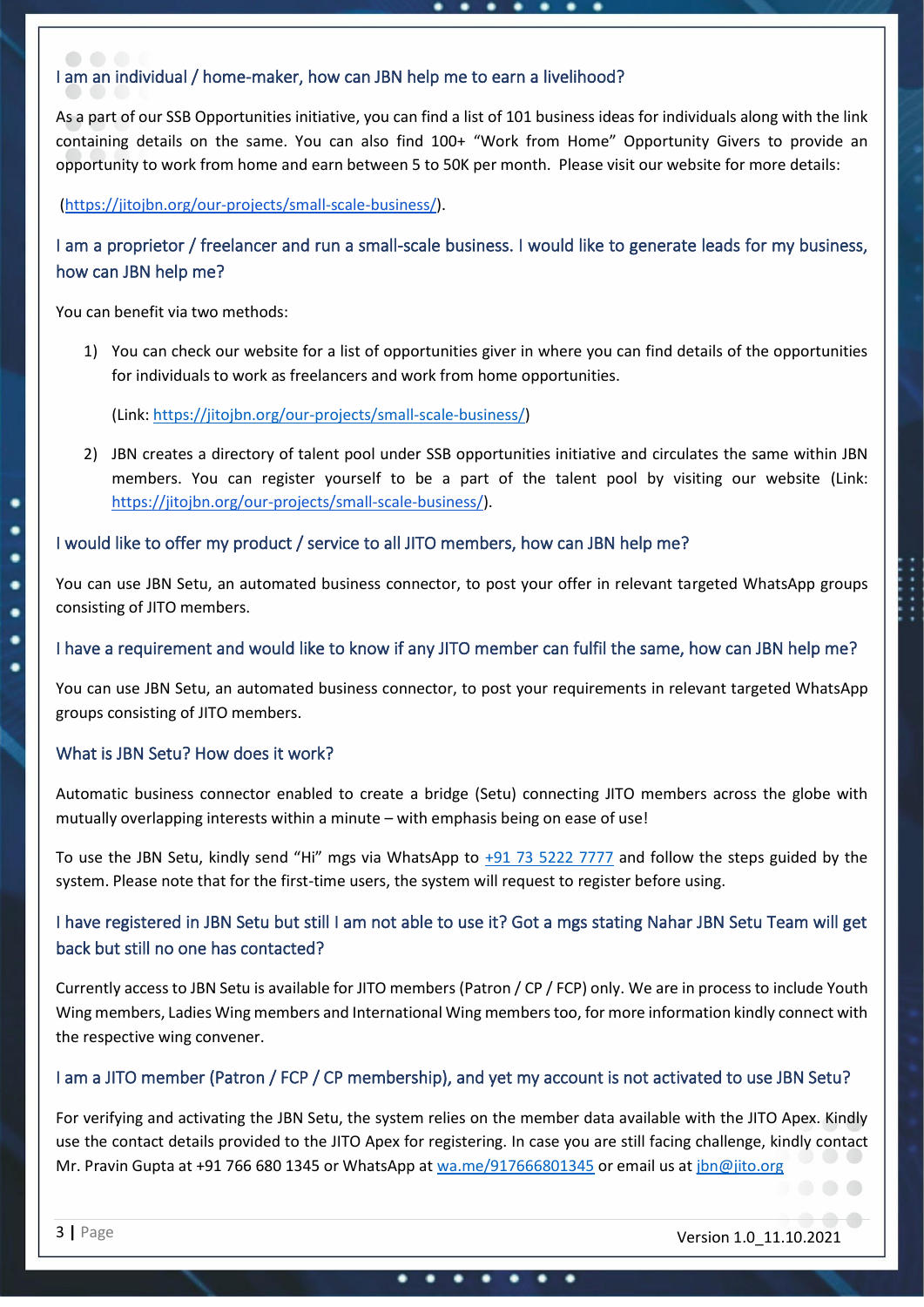#### I would like to join JBN WhatsApp Trade Groups, who to contact for the same?

Pls share your membership details along with 4 industries of interest with us a[t jbn@jito.org,](mailto:jbn@jito.org) post verifying the details we will add to the respective groups as per JBN WhatsApp group guidelines.

#### I would like to expand my business in multiple cities, can JBN help me?

Yes, JBN can support you in two areas depending on the stage of your business, as mentioned below:

- 1) To create a business network across Pan India, you can participate in the Franchisee, Distributor and Dealer (FDD) Development program to expand your reach / footprint in multiple geographic areas.
- 2) Mentorship to create expansion plan, suitable & profitable business model, resolve business challenges or scaling up business to next level.

#### Is JBN present internationally? Can JBN assist in building networks internationally?

JBN is a project of JITO therefore it is a part of all JITO chapters irrespective of location, currently JITO has a presence in 24 international locations. JBN can assist a member to get connected with other members from international locations too.

#### Are JBN activities happening outside India?

Yes, JITO has 24 international Chapters / initiatives and members can participate in JBN activities via WhatsApp Groups / Industry Groups, Joining Global Expo and International Inter-Chapters on Zoom with 67 Chapters in India.

#### I am looking to start a new business, how can JBN help me in it?

You can explore the brands / companies listed with the JBN FDD Development program and get connected directly with the respective representative.

### I have space available (shop / commercial place / warehouse) and would like to start a business out of the same. How can JBN be useful for me?

You can explore the brands / companies listed with the JBN FDD Development program and get connected directly with the respective representative.

#### How will the mentorship help me / business?

JBN Mentorship can be helpful to business in below areas:

- o Get access to Mentors across industry the world on the single Platform
- o Get access to Free Mentoring Sessions of specific interest on the platform
- o Get a chance to get the right connections built through mentors for business growth.
- o Personalized guidance and handholding from industry leaders and experts

#### What benefit will I have by becoming a mentor?

- $\triangleright$  Be the Part of the Community Initiative of Hand Holding Small businesses
- ⮚ Be amongst the top like-minded pool of Mentors and across the World

c

4 **|** Page Version 1.0\_11.10.2021

. . . .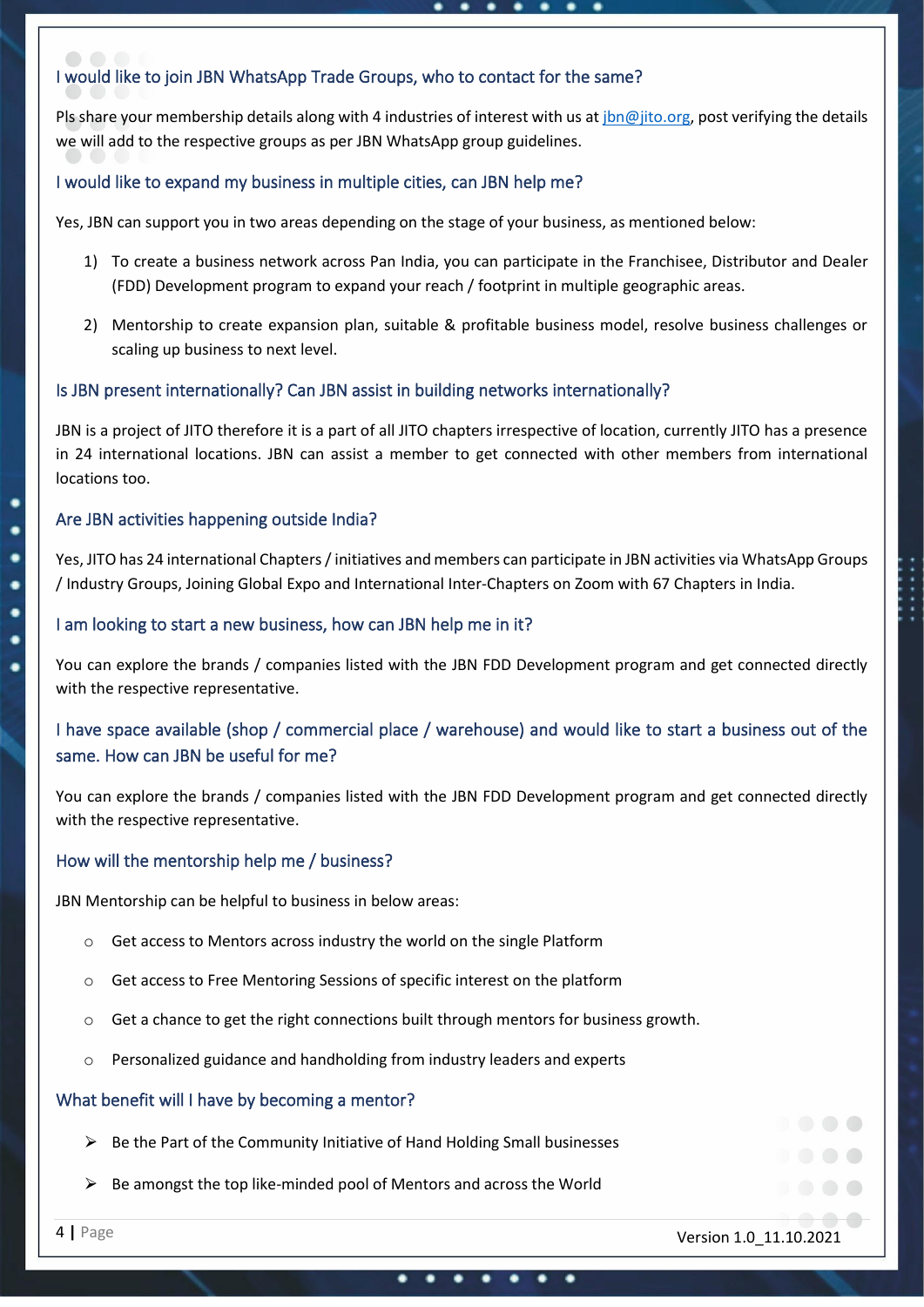- Be part of an initiative to give back to the community through your knowledge, skills and guidance
- $\triangleright$  Opportunity to increase worth through initiatives like Mentor Equity and paid mentoring
- Get opportunity of High Calibre Networking amongst Mentors

#### How does mentorship work?

 $\bigcirc$ 

c ٠ There are different ways of Mentoring, listing below few:

- **►** One to One Mentoring Sessions
- **►** Group Mentoring Sessions
- $\triangleright$  Peer Mentoring
- ⮚ One to Many Mentoring Sessions
- $\triangleright$  Mentoring Summits, Events and Conferences

#### Is there any process followed for mentorship sessions?

Mentorship sessions are tailored as per the nature and need of the business / mentee, having said so below is a brief outline of the process used for reference:



### I would like to register for mentorship (as a mentee / mentor), where can I do so?

Kindly visit the mentorship webpage on our website for the same.

(Link[: https://jitojbn.org/our-projects/mentorship-program/\)](https://jitojbn.org/our-projects/mentorship-program/).

### I would like to network with JITO members from my industry / industries of interest, please advise how to become a member of such industry groups?

JBN facilitate networking with industry peers in below method:

 $\circ$  As a part of Industry groups, JBN has industry specific WhatsApp groups consisting of JITO members related / interested in the respective sector. To join the respective WhatsApp group, kindly share your JITO membership details like Full Name, Membership ID, Contact details - Number & email, business details and name of 4 industries of interest at [jbn@jito.org.](mailto:jbn@jito.org) For a list of industries, pls visit our website.

(Link[: https://jitojbn.org/our-projects/industry-groups-convenors/\)](https://jitojbn.org/our-projects/industry-groups-convenors/)

o Industry Specific events / activities / meets are organised by JBN from time to time. Details of the same can be found on JBN website. (Link: [https://jitojbn.org/events/\)](https://jitojbn.org/events/)

. . . .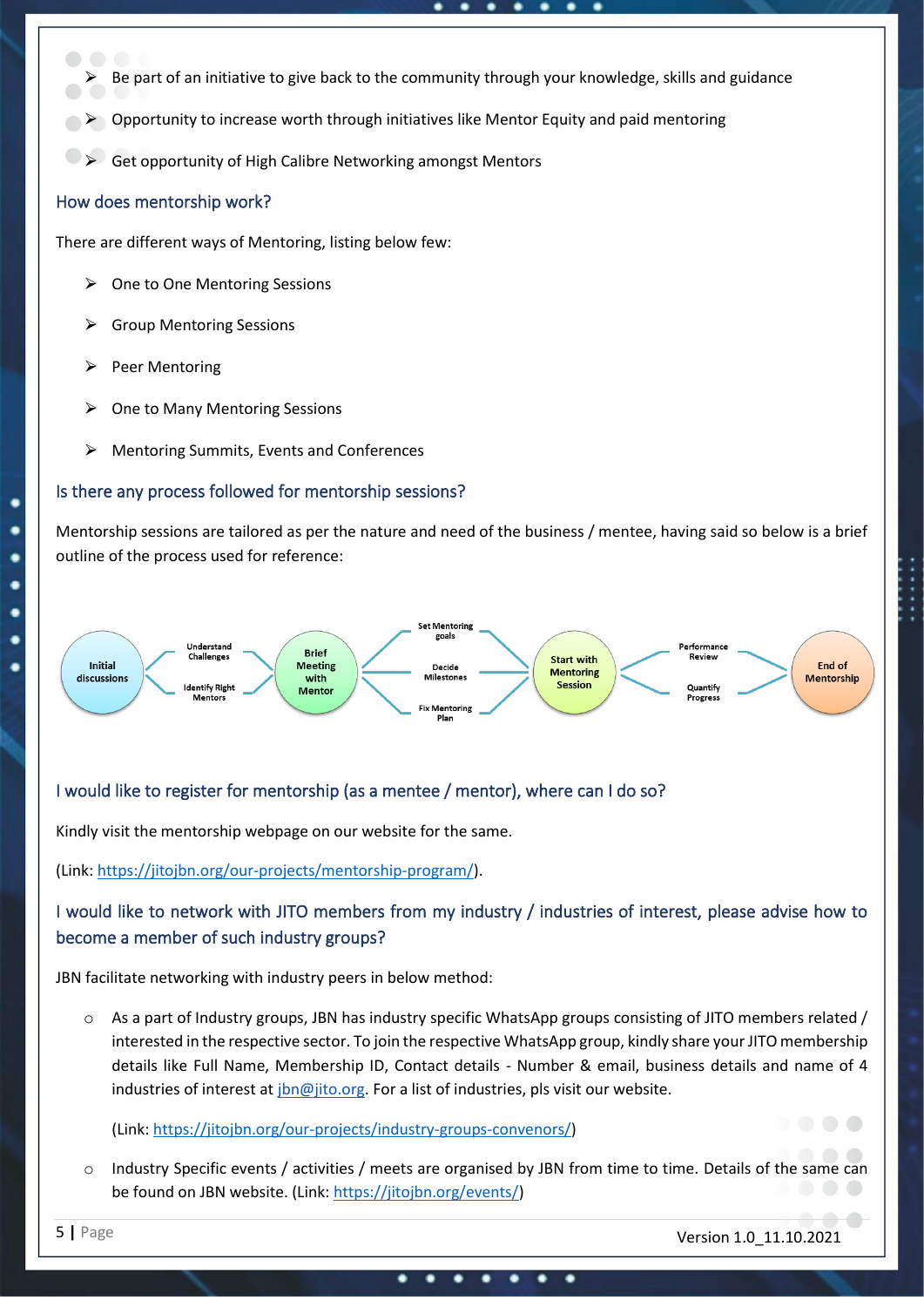### I would like to connect with top Jain business houses for procurement & others opportunities, how can JBN support that?

As a part of Creating Business Opportunities, the JBN team has created a directory of big business houses / corporates where either one of the promoters or in top management is from the Jain community. You can utilise the same to connect with the respective organisations. (Link[: https://jitojbn.org/our-projects/opportunity-creation/\)](https://jitojbn.org/our-projects/opportunity-creation/)

#### With whom can we connect for more information?

For information related to specific initiative / activity, you can connect with the respective convener (details of the same are provided on the respective initiative webpage) or can connect with Aradhya Taraiya, DGM - JBN Project at [+91 90222 78900](http://wa.me/919022278900) or write to him at [aradhya@jito.org](mailto:aradhya@jito.org) / [jbn@jito.org](mailto:jbn@jito.org) 

#### Are the activities of JBN available on social media platforms?

Yes, JBN activities are regularly posted on social media, you can Like, Follow, Subscribe and Tag us at below handles:

| Facebook |  | - https://www.facebook.com/jitobusinessnetwork.jbn/ |
|----------|--|-----------------------------------------------------|
|----------|--|-----------------------------------------------------|

Instagram - <https://www.instagram.com/jitobusinessnetwork/>

LinkedIn - <https://www.linkedin.com/groups/10389364/>

Twitter - <https://twitter.com/JitoJbn>

YouTube - https://www.youtube.com/c/JITOBusinessNetwork

Telegram Channel - <https://t.me/NaharJBN>

#### Has anyone shared their testimonial / success story of benefiting from JBN, where can I find them?

Yes, many members have benefited from JBN and also shared their success stories / testimonials. They are available on our website. Please visit our website:<https://jitojbn.org/testimonials/>

6 **|** Page Version 1.0\_11.10.2021

. . . .

c c